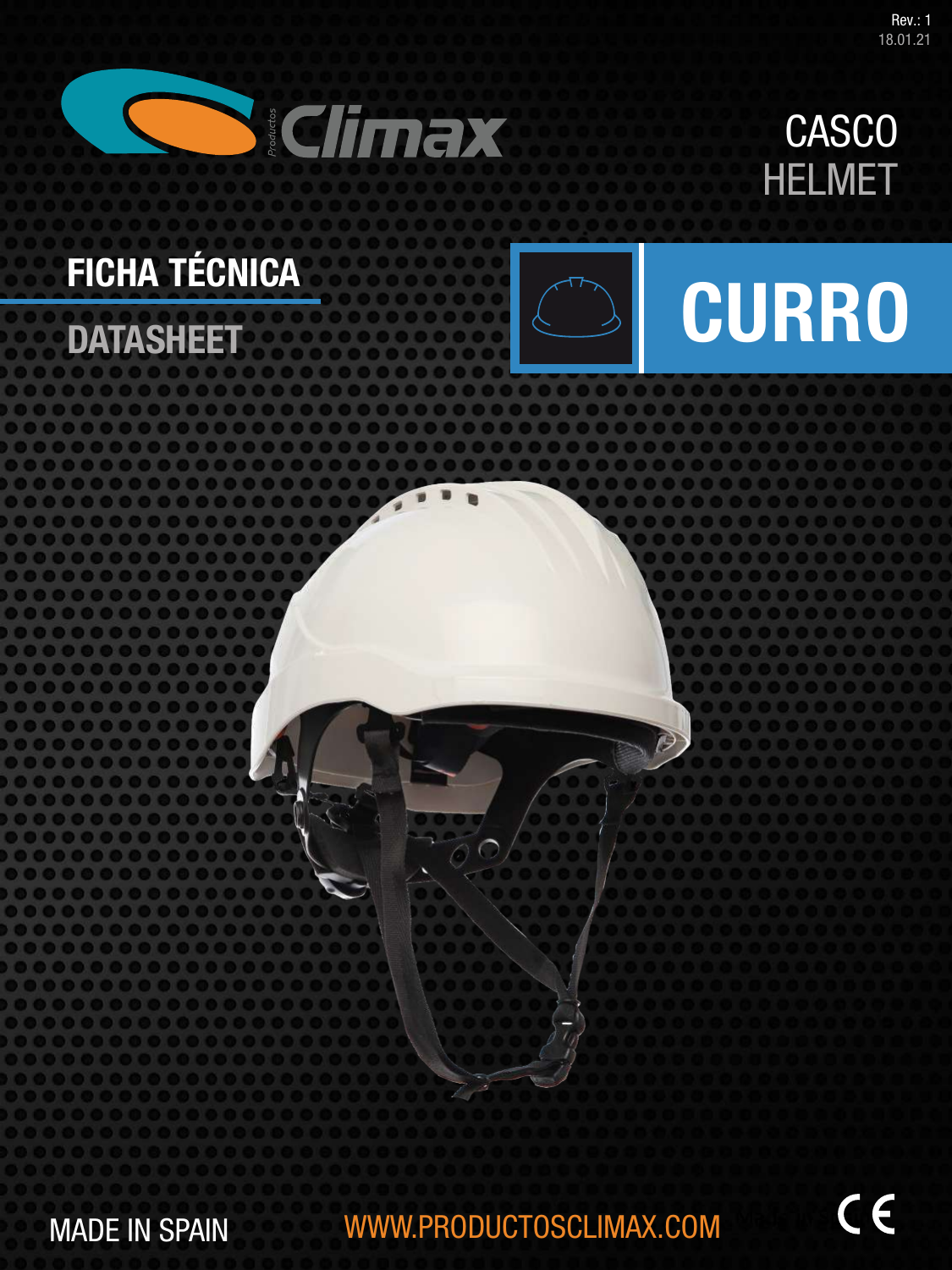

## CURRO **HFI MFT CASCO**



El casco CURRO está especialmente diseñado para ser utilizado en trabajos en altura, emergencias y espacios confinados gracias a la ausencia de visera y a su barboquejo en Y de 4 puntos de anclaje. Conforme a su homologación EN 397:2001+A1:2012 también es óptimo para su uso en otros ámbitos tales como indústria, construcción, obra pública, forestales, naviero, etc.

Es un casco eléctricamente aislante, diseñado para la utilización en instalaciones de baja tensión, en trabajos en tensión o en la proximidad a partes en tensión en instalaciones de hasta 1000 V en corriente alterna o 1500 V en corriente continua.

Cascos con aislación eléctrica - CLASE 0  $\overleftrightarrow{\triangle}$ 

Previene del paso de una corriente a través del usuario entrando por la cabeza.

MM - El casco ofrece protección contra salpicaduras de metal fundido.

Está fabricado por inyección en ABS ofreciendo protección contra los golpes y la caída de objetos. Ha sido diseñado de forma que absorba la energía de un golpe mediante la destrucción o el deterioro parcial del armazón y del arnés.

Ajuste mediante rueda dentada. Incluye atalaje téxtil de 6 puntos de anclaje, regulable en dos alturas.

Ensayado para ser utilizado a temperaturas comprendidas entre: -30ºC y + 50ºC.



The CURRO helmet is specially designed to be used in work at height, emergencies and confined spaces thanks to the absence of a visor and its chinstrap in Y with 4 anchor points.

Thanks to its homologation according to EN 397:  $2001 + A1$ : 2012, it also covers other areas such as industry, construction, public works, forestry, shipping ...

It is an electrically insulating helmet, designed for use in low voltage installations, in live work or in proximity to live parts in installations up to 1000 V in alternating current or 1500 V in direct current.



It prevents the passage of a current through the user entering through the head.

MM - the helmet offers protection against splashes of molten metals.

Is made by injection in ABS offering protection against blows and falling objects. It is designed in such a way that it absorbs the energy of a blow by partially destroying or deteriorating the frame and harness.

Sprocket adjustment. Includes textile harness with 6 anchor points, adjustable in two heights.

Tested to be used at temperatures between: -30º C and +50ºC.

Descripción **Description** 

**Características Characteristics** 

**Material Material** 

Ajuste Adjustment

**Temperatura Temperature** 

Peso Weight 0,396 kg. 0,396 kg.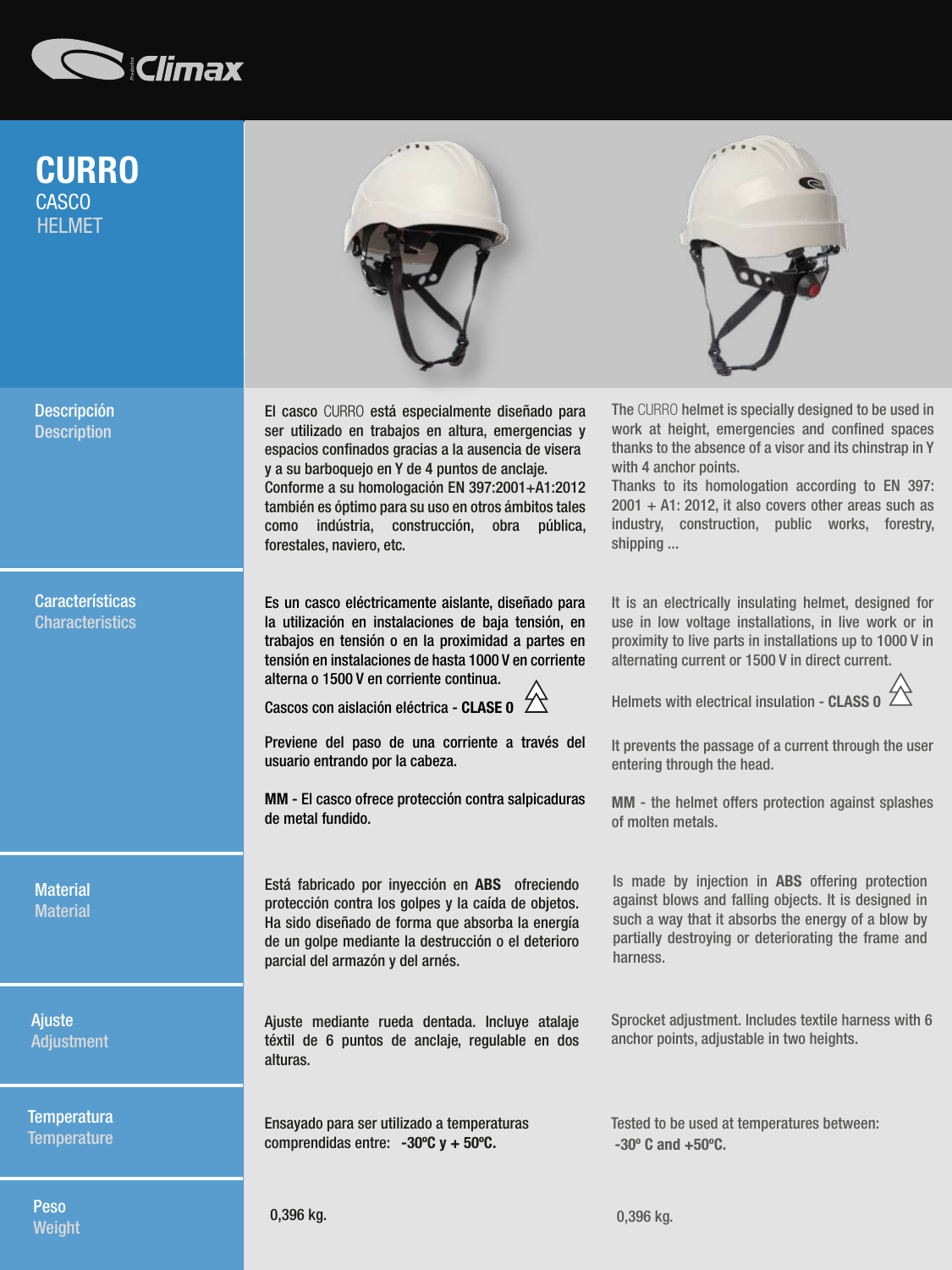

Talla

Ajuste del barboquejo Chinstrap adjustment

Colores

**Complementos Complements** 

Size  $54-61$  cm  $54-61$  cm  $54-61$  cm  $54-61$  cm











#### ALTA VISIBILIDAD Bandas reflectantes

HIGH VISIBILITY Reflective straps



PROTECTOR AUDITIVO EARMUFF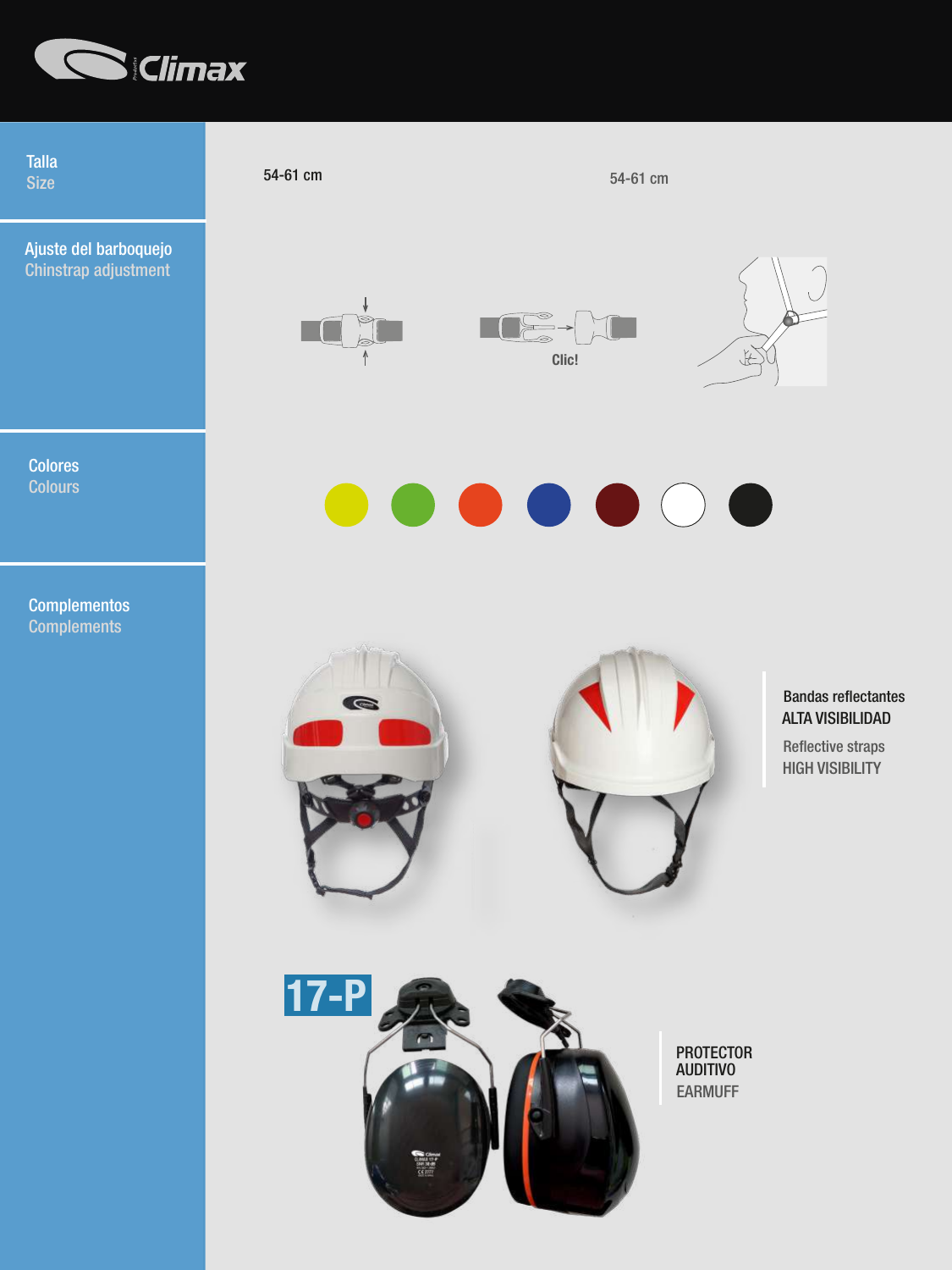

### Embalaje Packaging

WEIGHT



 $73.5$  55,3





20 units / box







Marcado **Marking** 

CERTIFICATION

El casco incluye el siguiente marcado:

25,5

Marca del fabricante: PRODUCTOS CLIMAX

Modelo: Curro

Norma: EN 397:2012+A1:2012 EN 50365:2002

Reglamento (UE) 2016/425

Organismo de Control Notificado: 0161

Marca de certificación:  $\zeta \epsilon$ 

Talla: 54-61 cm

Material: ABS

Aislamiento eléctrico hasta 1000V a.c  $\ Z$ 

(EN 50365:2002): -30 ºC: el casco ofrece protección si se lleva en entornos con esas temperaturas o mayores.

MM: el casco ofrece protección contra salpicaduras de metal fundido

Rueda con fecha de fabricación: año de fabricación indicado en el centro, mes indicado por la flecha.



This helmet bears the following marking:

Manufacturer: PRODUCTOS CLIMAX

Model: Curro

Standard: EN 379:2012+A1:2012 EN 50365:2002

Regulation (UE) 2016/425

Notified Control Body: 0161

Certification mark:  $\zeta \epsilon$ 

Size: 54-61 cm

Material: ABS

Electrical insulation up to 1000 V AC

(EN 50365:2002):-30 ºC: The helmet will offer protection if worn in environments of this temperature or more.

MM: The helmet offers protection from splashes of molten metal

Wheel indicating date of manufacture: Year of manufacture indicated in the centre, month indicated by the arrow.



Ensayos / Certifcación CE **Test / CE Certification** 

Reglamento (UE) 2016/425

EN 397:2012+A1:2012 EN 50365:2002

Regulation (UE) 2016/425

EN 397:2012+A1:2012 EN 50365:2002